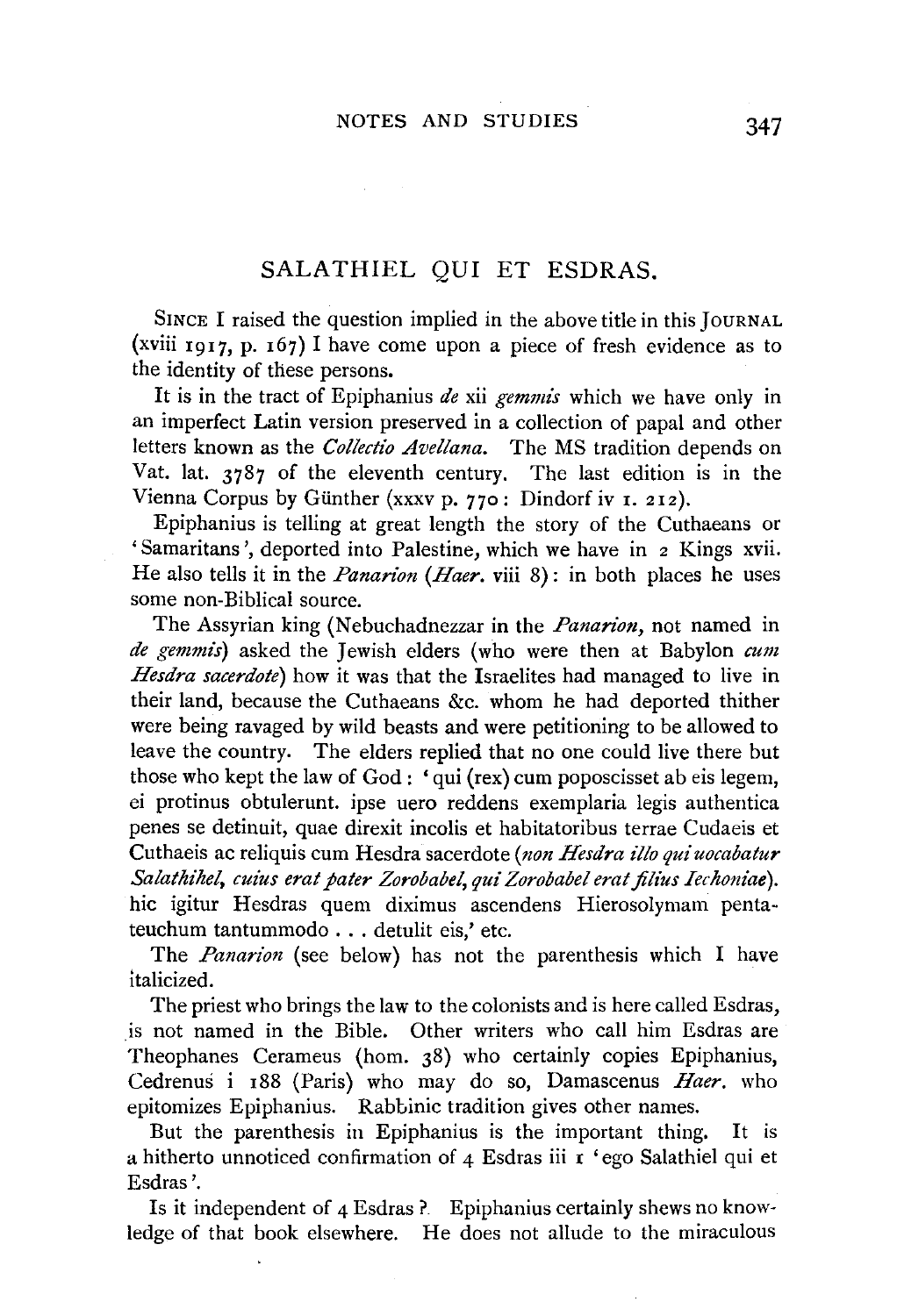## $348$ THE JOURNAL OF THEOLOGICAL STUDIES

restoration of the Scriptures by Esdras, as many Fathers do: and here he does not describe Esdras as a prophet, which would have been the obvious thing to do had 4 Esdras been his source. As far as the argument from silence goes, one must say ves to the question. It is not beside the mark to note that there are but three known quotations from  $\Lambda$  Esdras in Greek, and only one of these names its source.

Of course he has introduced confusion into his statements, or it would not be Epiphanius. He makes Esdras-Salathiel the son of Zorobabel, whereas  $Z$ , is everywhere else the son or nephew of  $S<sup>1</sup>$ . Yet we must remember before condemning him that we have his words only in a bad Latin version. The Greek may have been misunderstood. Such words as μετά "Εσδρα του ίερέωσ, ούτοι έκεινου του "Εσδρα του όνομασθέντοσ Σαλα- $\theta$ ιήλ, του και πατρόσ του Ζοροβαβέλ, του και νίου Ιεχονίου, which represent the correct traditional view, might easily be wrested by a stupid man into what we have. I do not insist upon this, however: it does not affect the main point, which is that Epiphanius, who seems not to know 4 Esdras, agrees with it in identifying Esdras with Salathiel. He supplies a new ground for believing that the identification was not invented by the writer of 4 Esdras but was a current notion adopted by him. He confirms my suspicion that the 'Assir, Salathiel' of r Chr. iii 17 was indeed interpreted (regardless of philology) as equivalent to ' Ezra. Salathiel'.

Before I try to emphasize the importance of this, I will quote another passage of Epiphanius (*Haer*, viii 8) treating of the same matter as the de gemmis.

οί δε (the Jewish elder) άφθόνωσ δεδωκότεσ μετά και του νόμου "Εσδραν τινα ιερέα αποστέλλουσι παιδευτήν του νόμου από Βαβυλώνοσ, προσ το παιδεύσαι τουσ έν τη Σαμαρεία καθεσθέντασ Ασσυρίουσ... γίνεται δε τούτο έν τω τριακοστώ έτει πλείω ή ελάσσω τησ του Ισραήλ και Ιερουσαλήμ έπαίδευε τοίνυν "Εσδρασ και οι μετ' αύτου το γένοσ το αίγμαλωσίασ. έν Σαμαρεία, και έκλήθησαν Σαμαρείται οι τον νόμον δια του "Εσδρα του άπο Βαβυλώνοσ ήκοντοσ υποδεξάμενοι. διήλθε δε χρόνοσ ετών τεσσαράκοντα άλλων, και ή αίχμαλώσια ανείθη, και απήλθεν Ίσραηλ από Βαβυλώνοσ, 'Mirifica rerum temporumque perturbatio!' says Petavius in loc., doubtless with reason: but the interest for me lies in the underlined words. with which compare 4 Esdras iii r 'Anno tricesimo ruinae ciuitatis'.  $No$ one will maintain that Epiph. gets this date of the thirtieth year from 4 Esdras (or from the Bible): rather it must be from the unknown non-Biblical source which furnishes him with the name Esdras and with other details of his story. For anything I can see to the contrary, this

<sup>&</sup>lt;sup>1</sup> Except in the Rabbinic traditions quoted by Friedmann (S'rubabhel p. 11), which make Z. and S. one and the same.